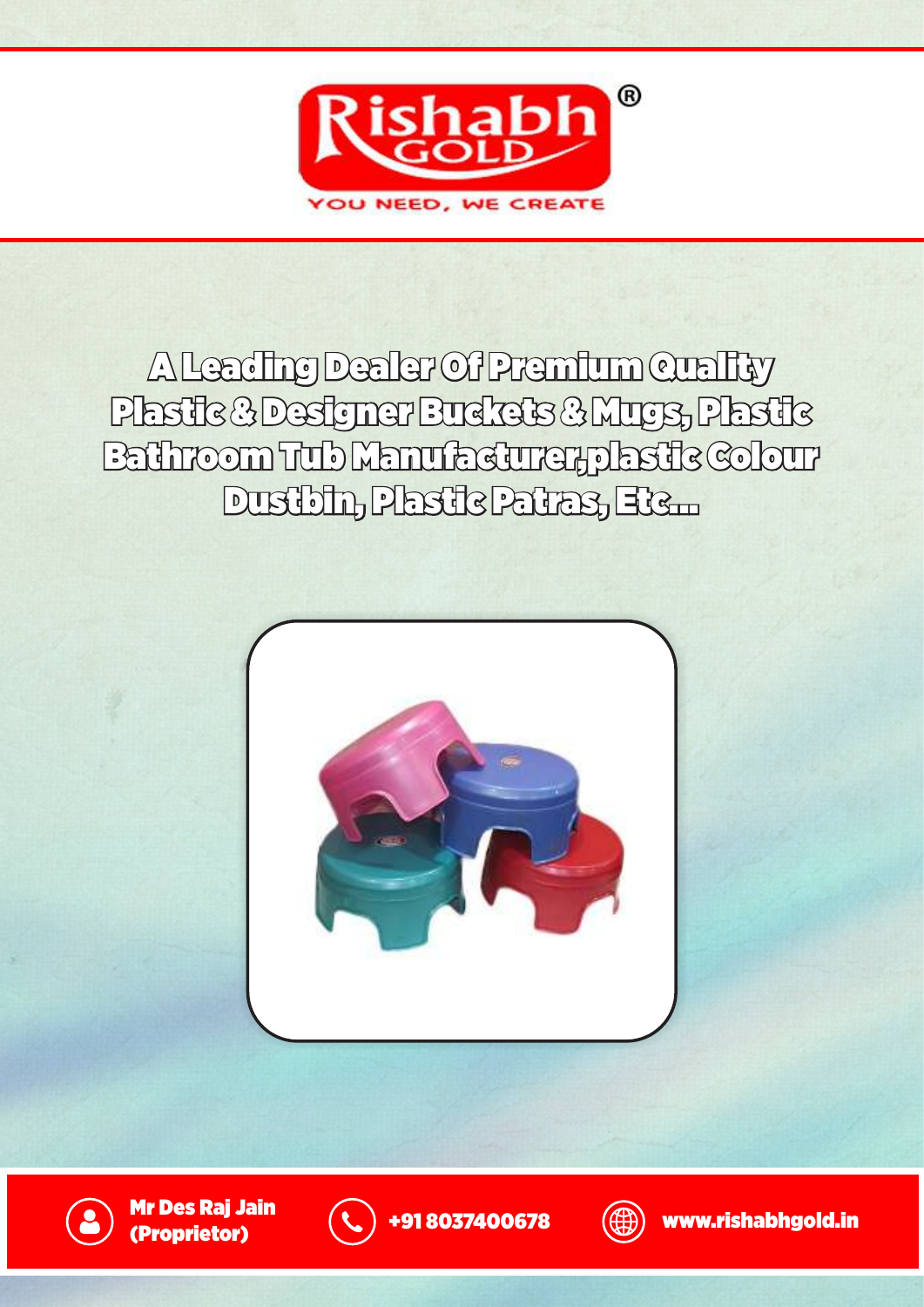## About Us

In the plastic industry, numerous names work to process and bring forth top grade plastic products. However, it is not easy to attain perfection in this domain, it requires hard work, dedication and vast knowledge regarding plastic and its composition. A company with such caliber only can win hearts of customers. Being one of such list of companies, we, **Rishabh Plastics**, are the favorite of customers nationwide. Our premium grade **Plastic Buckets, Plastic Bathroom Tub, Plastic Colour Dustbin** etc. are appreciated by clients immensely. We produce these with utmost efficiency while utilizing our exceptionally deep apprehension of the domain, which we have earned by working in the sector for last 18 years. Our enterprise has emerged as one of the most passionate and successful **manufacturer** and **wholesaler/distributor** of the domain. We are acclaimed for our focus towards quality and design accuracy. Focusing on these two aspects of our gamut, our company strive to produce the best for customers. Delivering such a reliable collection of plastic products to clients, we aspire to meet their high expectations without a single failure. We aim to continue with this quality performance even in future years so that we can remain the favorite choice of our huge clientele.

## Our Goal- Customer Satisfaction

The prime goal to accomplish which our prestigious enterprise works for in the market is to attain maximum customers satisfaction at all times. At the closing of every sale, we aim to assure that all of our clients are completely satisfied with our plastic collection and customer services. Assuring this, we strive to become their favorite in the competitive marketplace. To attain such satisfaction level, we offer our patrons with best quality offerings. Further, to provide a comfortable trading experience to our clients, we render them with an impressive customer support. At each and every step of the trading process, we work hard to ensure safety of our customers interest and resolve clients queries. This way, we accomplish our goal of providing maximum gratification to clients.

#### Why To Choose Our Plastic Products?

- Our plastic offerings are impact resistant and are highly durable.
- Our offerings does not even contains any tiniest of physical or design defects.
- Our offered Plastic Buckets, Plastic Taslas etc. are appreciated for their availability in different size, color & intricate design options.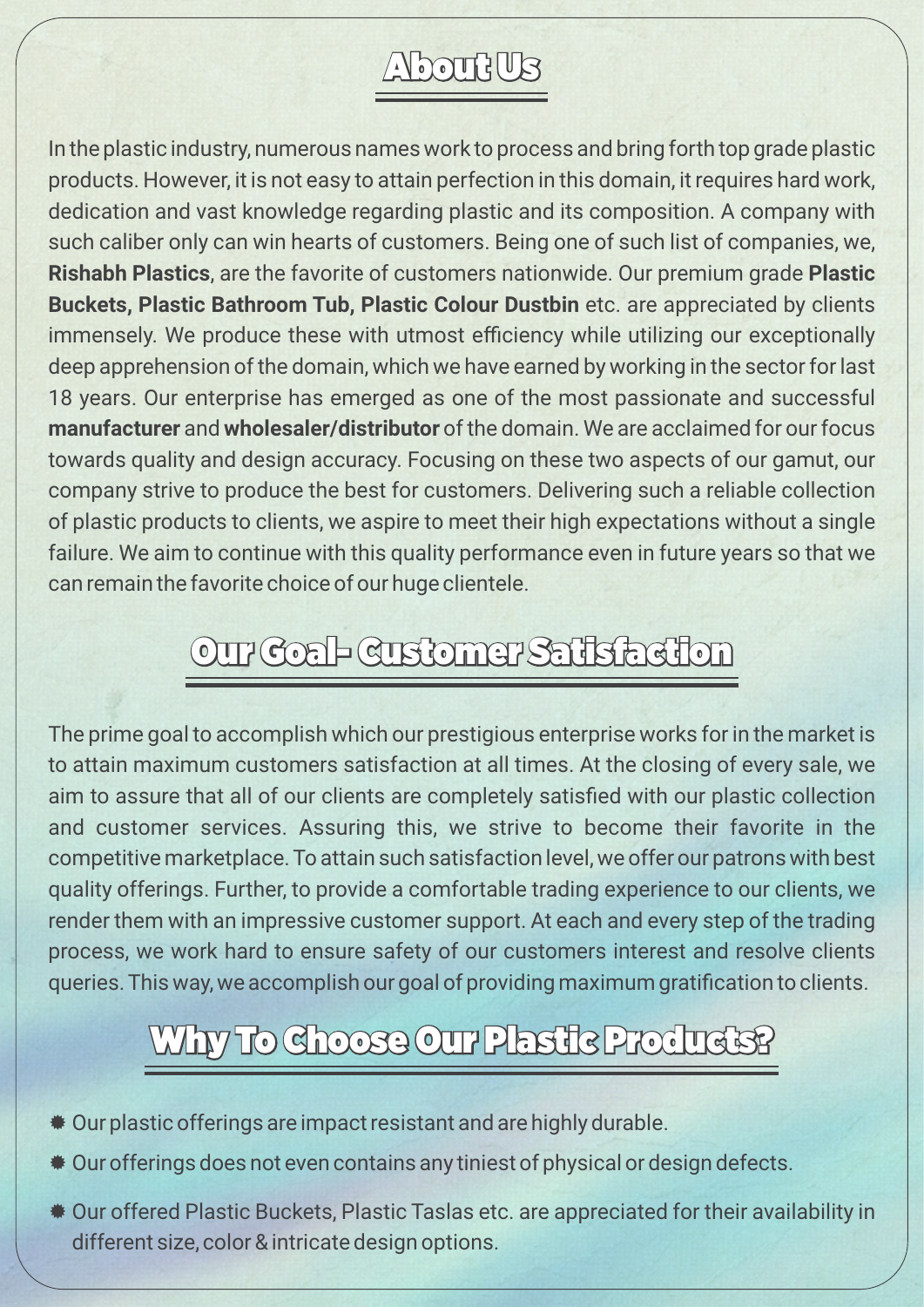# Our Products



Plastic Bathroom Stool Plastic Round Bathroom Stool Heavy Plastic Bucket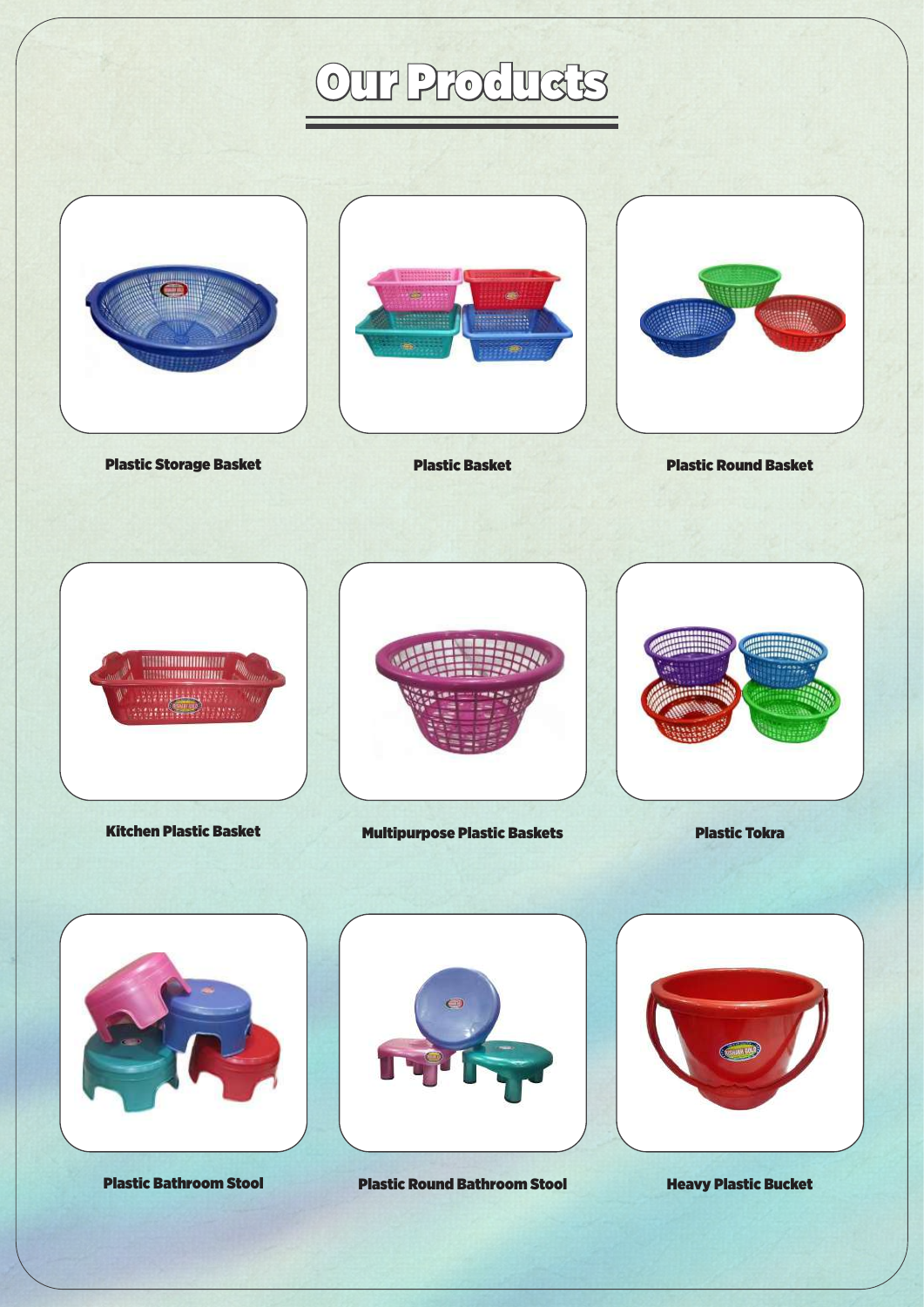